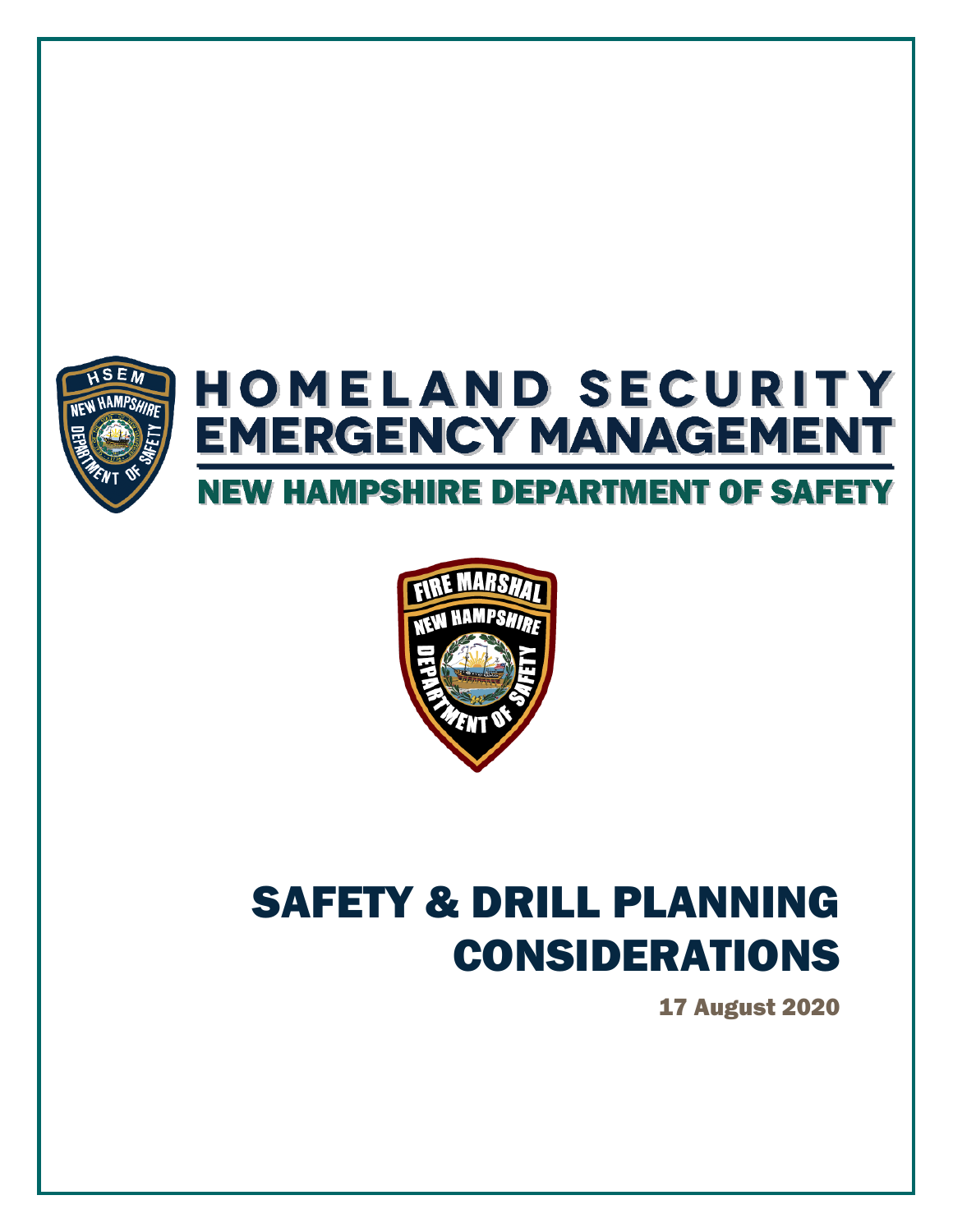## **District and School Safety Planning Guidance**

We have experienced what will go down as perhaps the most challenging school year in history. We are now planning for the upcoming school year. Where we will be and how and when we will move forward all remain to be seen.

The NH Grades K-12 Back to School Guidance walks district and school staff through several reopening alternatives. It provides science-based guidance around addressing COVID-related safety issues. Reopening is a local decision on which options work best for individual locations and how those options will be implemented. There will be a wide range of implementation plans before we are all done.

The intent of this document is to provide guidance for safety and drill considerations for the upcoming school year. It will be important to be flexible and adapt past safety and drill considerations based on the individual reopening model for each school. Through additional planning and adaptations, we can accomplish the necessary drills while balancing the health and safety considerations for our students and staff.

### **District and School Emergency Safety Plans**

Districts and schools are required by RSA 189:64 to have comprehensive school safety plans, aka Emergency Operations Plans, or **EOP**s. Comprehensive plans consider prevention, mitigation, protection, response and recovery from *all threats and hazards*, whether natural, biological, technological or manmade. Remember, each district or school EOP plan is designed for that particular location. Do not overlook the resources available for items such as student health and well-being. As well, knowing that there may be circumstances where our students are learning from home, consider appropriate safety planning for that environment, which may simply include educating students about safe practices.

Those items, and others, may be found at th[e NH School Safety Resource Center.](https://schoolsafetyresources.nh.gov/how-to-use-the-nh-school-safety-resource-center/)

In addition, based on our current COVID-19 experience, we know, first-hand, why Continuity of Operations Plans (**COOP**) are also an important component of an EOP/Safety Plan. Planning is a process. Now is a good time to review, revise, and in some cases, develop these appendixes in your EOP.

#### **Communications**

Communications processes are critically important moving forward. In recent months, everyone has likely experienced more and more varied forms of communications than ever before. With respect to safety planning, consider revisiting what is currently in place, updating and adding specific communications lines with your different stakeholders in mind. For example:

- Staff update phone trees and text options; train on effective use of Zoom, Skype or other platforms used for meetings and trainings;
- First Responders ensure that everyone knows and has access to appropriate contacts and protocols;
- For Families as with staff, update family contact information; maintain an easily accessible web site; create a blind/dark page with emergency-specific information which can be made public quickly, as needed;

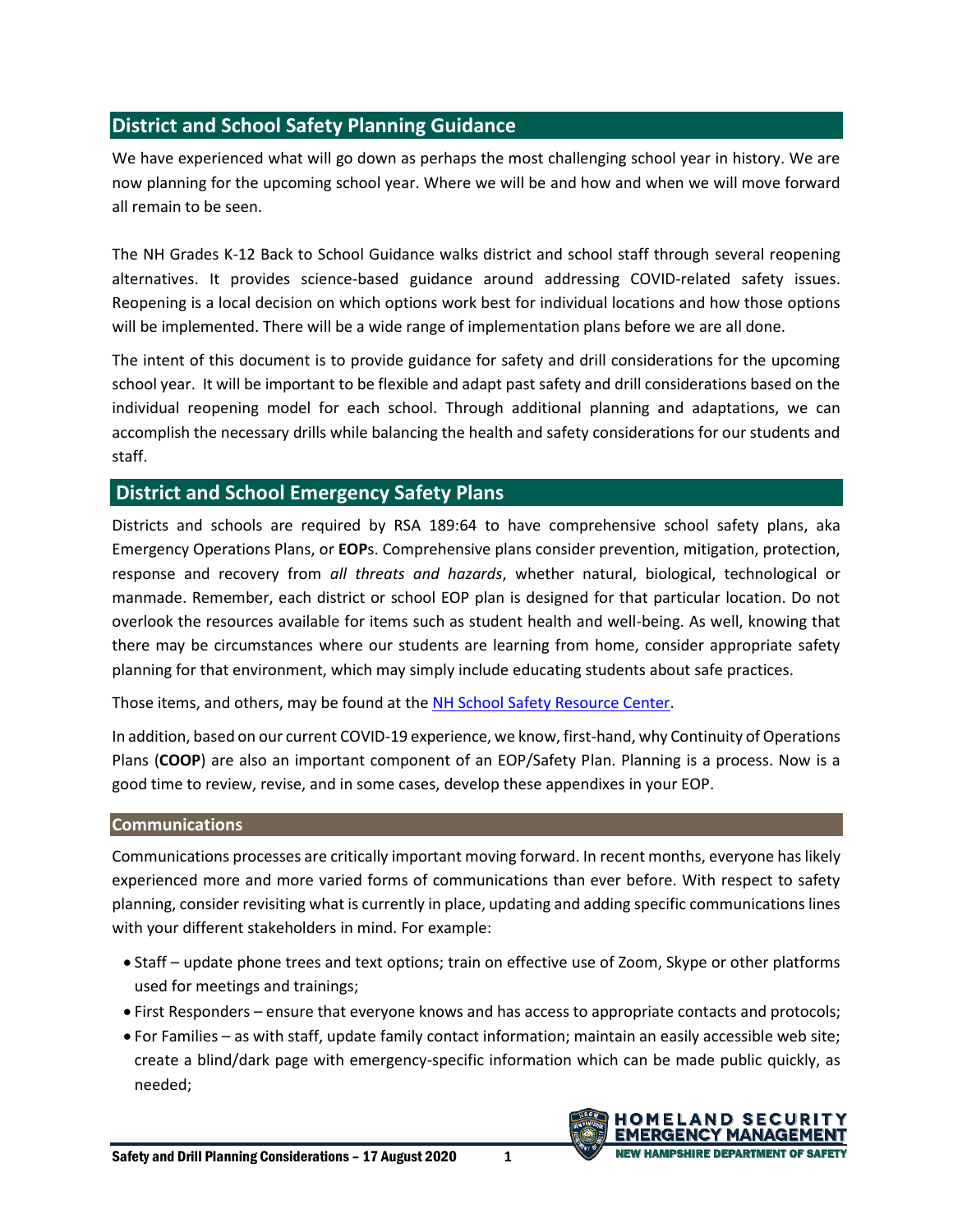- At Home Encourage students and families to have and post current emergency contact lists; identify safe places within homes during emergencies, as well as safe family reunification points in and around neighborhoods.
- Be sure to accommodate the language needs of your families and students.
- Anonymous reporting Provide call, text, web, resources for students, staff and families. Remember the old-fashioned "secret drop box" can also be an effective way for students to reach out for help.
- Media Identify your district PIO; make sure that everyone knows whom this is and how to contact that person.

#### **Assessments**

Within a comprehensive safety plan, assessments are a key component for planning. Assessing physical surroundings (sites), the climate and culture, and the capacity to respond will help determine current and future needs. A Crime Prevention through Environmental Design (CPTED) walk-around now might identify overgrown brush or broken playground equipment. It might uncover previously unknown broken windows or other danger warning signs. Survey staff to assess and compile their specific skill sets which would be useful in case of emergency. Identifying assets and resources within campus buildings and assess potential needs for the future.

For "assessing" at home, scavenger hunts can be both fun and educational for students. They can also help families find both those things they may want to do to keep their homes safer; they might even uncover hidden treasures families want to keep and use! Students and families can also build their own home "[Go Kits](https://www.k12.wa.us/sites/default/files/public/safetycenter/emergency/pubdocs/emergencysuppliesgokitsuggestions.pdf)". For Go kit supply suggestions go to<https://www.readynh.gov/emergency-kits/>

#### **Drills**

NH educational facilities (K-12<sup>th</sup> grade) are required to follow the State Fire Code (RSA 153) and RSA 189:64 related to emergency response drills. The law requires **six** fire evacuation drills and **four** all-hazard drills during the school year. With any in school reopening model these drills must be accomplished to maintain the health and safety of students and staff.

School Administrators should work closely with the local fire and police departments on creating flexibility to achieve the necessary drills based on the individual school reopening models. Drills need to include suitable procedures to ensure all persons participate. Emphasis needs to be placed on orderly evacuation rather than on speed.

*IN SCHOOL:* Reopening models that have students in school will likely follow regular emergency response drill schedules with adaptations for social distancing. Student movement for drills could follow practices for the start and end of the school day. Schools could consider running the drills by class, floor or section of a building. Evacuation/assembly points may need to be adjusted, which will require changes to onsite communications for accountability.

*HYBRID:* Reopening models that have a remote learning concept will likely have to add additional emergency response drills into the schedule. If students attend school on alternating days a schedule will need to be developed for each block of education. Considerations on how to conduct the drills would be the same as described for the in school model above.